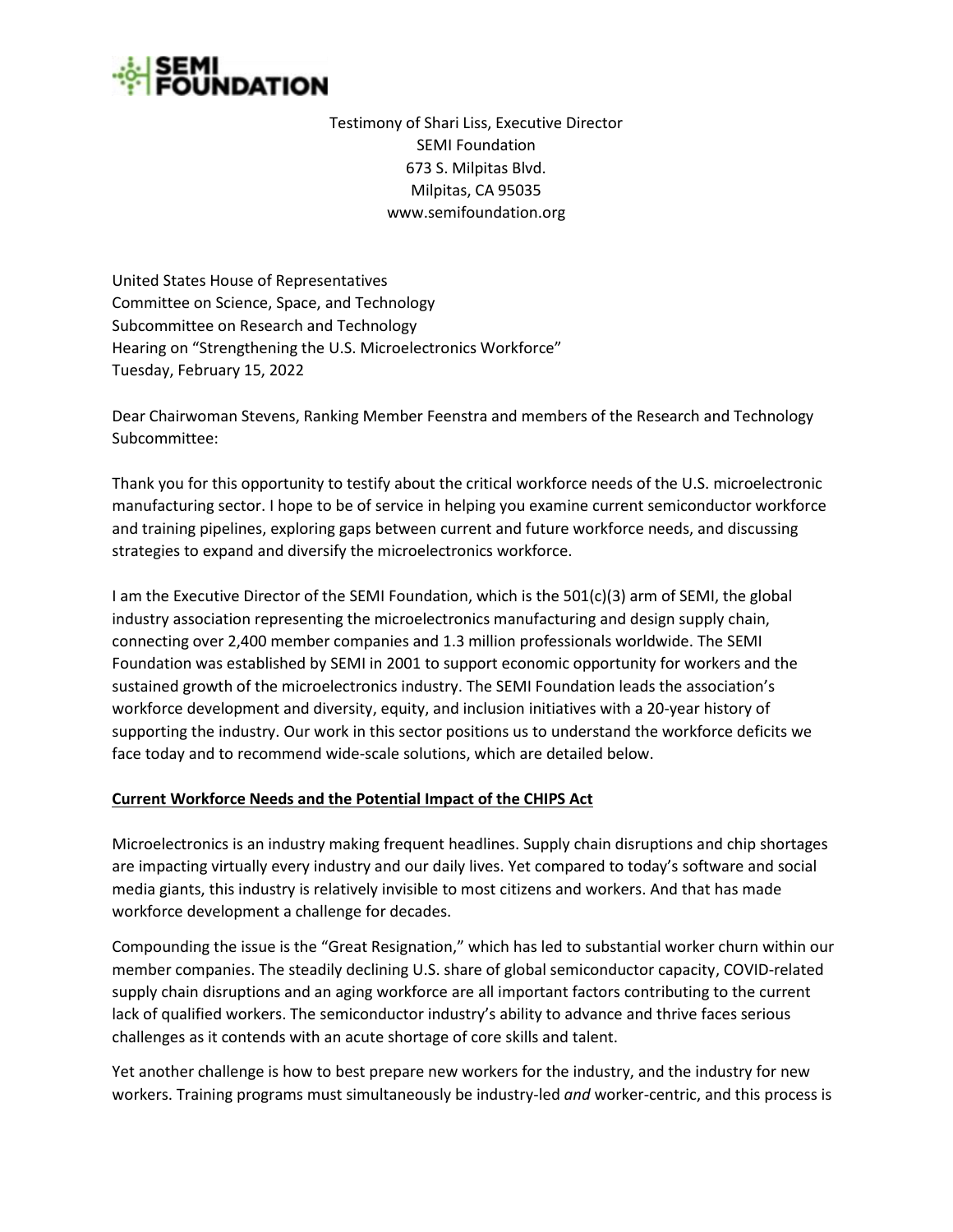

not simple. Industry must dictate the specific skills and competencies needed for high-demand, open jobs, even as new technologies continually emerge; and prospective workers – both students and those who need to re-skill and up-skill – must have robust support systems in place to complete training and be positioned for success in their new workplaces. Further, companies report that many workers lack the essential "soft skills": teamwork, communication, professionalism, time management, conflict resolution, etc. needed to thrive in workplaces. Finally, companies who are looking to hire a larger and more diverse workforce need to shift their workplaces toward more equitable and inclusive spaces or these new workers will not feel welcome and possibly leave those jobs or the industry entirely. Accomplishing all of the above requires significant investments at both individual and company levels.

These significant workforce challenges exist across the entire microelectronics industry. Impacted jobs range from entry-level positions in manufacturing to advanced technical jobs, as well as leadership and middle management positions. The Foundation is currently working on a project with fourteen member companies and identified in just those companies alone, there were more than 34,000 job openings in the last year.<sup>1</sup> Extrapolate that number to account for the more than 400 SEMI members in the U.S. alone and a clearer picture emerges of our extreme worker shortage.

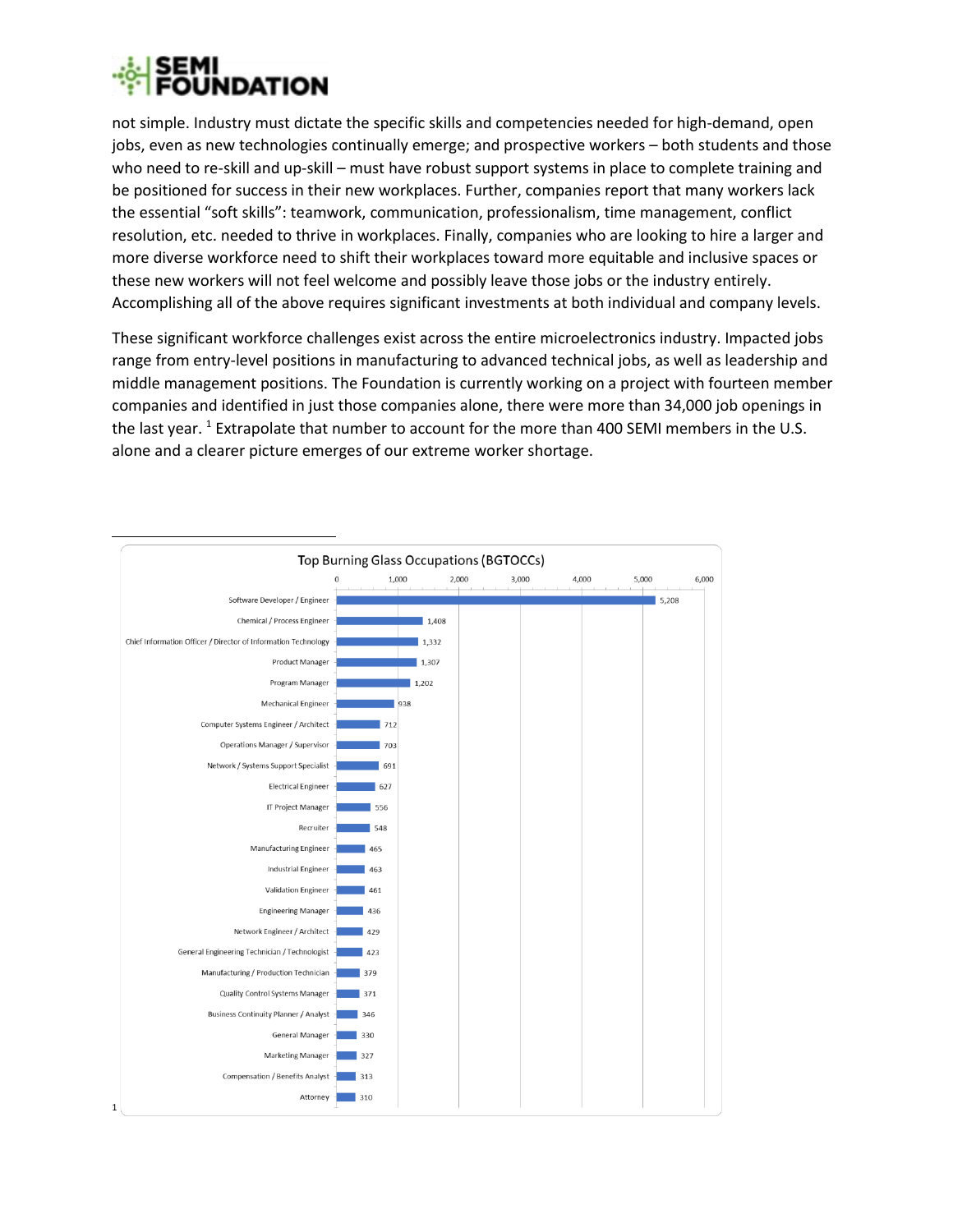

This lack of skilled workers extends across the entire microelectronics supply chain. However, considering the developments in high-technology areas such as advanced transistor technology and advanced packaging, it is important to note that specialized skills, such as quantum and advanced computing, will be critical in the future. Also, in microelectronics sub-fields (fabrication, packaging, applications), the skills are highly interdisciplinary. For example, future technology innovation demands that materials and mechanical engineering disciplines, historically important in advanced packaging, will be joined by new critical skills in software and computer science, chemical engineering, electrical engineering, and systems engineering. Compounding this issue is the fact that decades-old machines are also still used in manufacturing, which means workers need to be adept in old, new, and emerging technologies.

The COMPETES Act will create growth in fab and advanced manufacturing capacity that will exponentially increase the need for skilled workers in every job function. The related growth in career opportunities will likely spark interest in new college and university graduates, but in order to meet this growing need, significant work must be done quickly to promote the image and awareness of careers within the industry. That increased awareness and improved investment in innovative training programs will start to address the many and varied skill workers need to be successful and attract them to a growing, dynamic industry.

## **Ability of Existing Workers/Matriculating Students to Meet Need**

There are not nearly enough existing workers or matriculating students to meet the range of talent needs across the microelectronics value chain. There are no reliable workforce studies specifically about the microelectronics industry, but the industry competes with many others for STEM talent. Data on STEM jobs and workforce help us understand what we need to know for microelectronics. For example:

#### **1. STEM jobs are projected to grow 8.8%.**

Between 2017 and 2029, the number of STEM jobs will grow 8 percent, a higher rate than non-STEM jobs—with positions in computing, engineering, and advanced manufacturing leading the way.<sup>2</sup>

# **2. Specifically, software development employment is projected to grow 22%.<sup>3</sup>**

**3. Employment in STEM occupations has grown 79% since 1990.<sup>4</sup>**

# **4. The average median hourly wage for STEM jobs is \$38.85.**

[growth.htm#:~:text=The%20U.S.%20Bureau%20of%20Labor,3.7%20percent%20for%20all%20occupatio](https://www.bls.gov/opub/btn/volume-10/why-computer-occupations-are-behind-strong-stem-employment-growth.htm#:~:text=The%20U.S.%20Bureau%20of%20Labor,3.7%20percent%20for%20all%20occupations) [ns.](https://www.bls.gov/opub/btn/volume-10/why-computer-occupations-are-behind-strong-stem-employment-growth.htm#:~:text=The%20U.S.%20Bureau%20of%20Labor,3.7%20percent%20for%20all%20occupations)

<sup>&</sup>lt;sup>2</sup> [US Bureau of Labor Statistics:](https://www.bls.gov/opub/btn/volume-10/why-computer-occupations-are-behind-strong-stem-employment-growth.htm#:~:text=The%20U.S.%20Bureau%20of%20Labor,3.7%20percent%20for%20all%20occupations.) [https://www.bls.gov/opub/btn/volume-10/why-computer-occupations](https://www.bls.gov/opub/btn/volume-10/why-computer-occupations-are-behind-strong-stem-employment-growth.htm#:~:text=The%20U.S.%20Bureau%20of%20Labor,3.7%20percent%20for%20all%20occupations)[are-behind-strong-stem-employment-](https://www.bls.gov/opub/btn/volume-10/why-computer-occupations-are-behind-strong-stem-employment-growth.htm#:~:text=The%20U.S.%20Bureau%20of%20Labor,3.7%20percent%20for%20all%20occupations)

<sup>3</sup> [US Bureau of Labor Statistics:](https://www.bls.gov/opub/btn/volume-10/why-computer-occupations-are-behind-strong-stem-employment-growth.htm#:~:text=The%20U.S.%20Bureau%20of%20Labor,3.7%20percent%20for%20all%20occupations.) [https://www.bls.gov/ooh/computer-and-information](https://www.bls.gov/ooh/computer-and-information-technology/software-developers.htm)[technology/software-developers.htm](https://www.bls.gov/ooh/computer-and-information-technology/software-developers.htm) 

<sup>4</sup> [Pew Research Center,](https://www.pewresearch.org/social-trends/2018/01/09/diversity-in-the-stem-workforce-varies-widely-across-jobs/#:~:text=Since%201990%20STEM%20employment%20has,have%20grown%20more%20than%20others.) 2018: [https://www.pewresearch.org/social-trends/2018/01/09/diversity-in-the](https://www.pewresearch.org/social-trends/2018/01/09/diversity-in-the-stem-workforce-varies-widely-across-jobs/#:~:text=Since%201990%20STEM%20employment%20has,have%20grown%20more%20than%20others)[stem-workforce-varies-widely-across-](https://www.pewresearch.org/social-trends/2018/01/09/diversity-in-the-stem-workforce-varies-widely-across-jobs/#:~:text=Since%201990%20STEM%20employment%20has,have%20grown%20more%20than%20others)

[jobs/#:~:text=Since%201990%20STEM%20employment%20has,have%20grown%20more%20than%20ot](https://www.pewresearch.org/social-trends/2018/01/09/diversity-in-the-stem-workforce-varies-widely-across-jobs/#:~:text=Since%201990%20STEM%20employment%20has,have%20grown%20more%20than%20others) [hers.](https://www.pewresearch.org/social-trends/2018/01/09/diversity-in-the-stem-workforce-varies-widely-across-jobs/#:~:text=Since%201990%20STEM%20employment%20has,have%20grown%20more%20than%20others)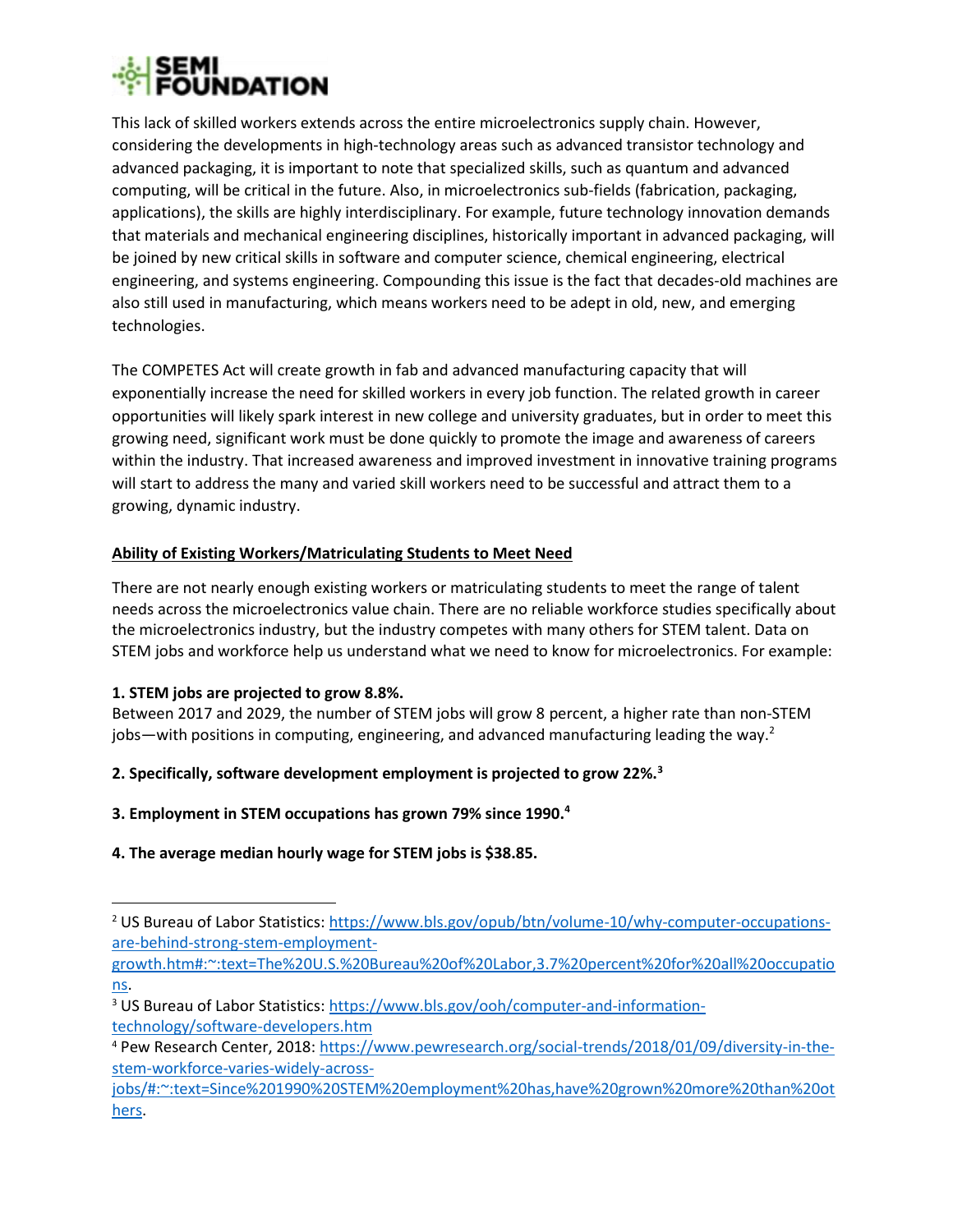

Compared to the median earnings for all other types of jobs in the U.S. -- \$19.30 -- STEM-related jobs pay exceptionally well.<sup>5</sup>

#### **5. The median annual wage of STEM occupations in 2020 was \$89,780.**

This is well over double of that of non-STEM occupations, where the median annual wage is \$40,020.<sup>6</sup>

And yet:

#### **Only 20% of US high school graduates are prepared for college-level coursework in STEM majors.**

According to a 2019 *American Affairs* article, only 20% of high school graduates are ready for the rigors of STEM majors. In fact, over the past 15 years, this report also found that the U.S. produced only 10% of the world's science and engineering grads. $<sup>7</sup>$ </sup>

## **The microelectronics industry is expected to double in size over the next decade**.

Microelectronics companies do not have the name recognition or allure of companies such as Facebook, Apple, Spotify, or Google, even though our industry enables each of those technologies. The industry needs help in overcoming its image challenges and educating workers on the varied, stable, well-paying jobs available. There is not enough STEM talent to fill the jobs being opened and forecasted across every U.S. industry, but semiconductors represent the nation's "Invisible Economy". The industry plays a vital role in keeping the overall U.S. economy healthy, but we are hurt by a simple lack of awareness, understanding, and critical investments across every segment of available workers.

## **Addressing the Problem**

The SEMI Foundation has a wide range of programs and initiatives that help address these workforce challenges, starting in grade-school classrooms and extending through re-skilling programs for older adults. The Foundation brought all these together into an Economic and Workforce Development Framework (EWDF) that provides a step-by-step path for leaders and states to engage with the industry and invest strategically so we can accelerate economic opportunity for all citizens.

Some main elements of the EWDF include:

**Semiconductor Career and Awareness Network (SCAN)** – Designed for the Economic Development Administration's Good Jobs Challenge opportunity, SCAN is a new Registered Apprenticeship and preapprenticeship program designed to address critical workforce needs within the microelectronics industry by training, supporting, and placing individuals into quality jobs at committed employers. SCAN teaches overall workplace and specialized technical skills and competencies that are in high demand for entry-level technician and professional jobs. SCAN is industry-driven, aligned with workforce needs, focuses on current and future job openings identified by employers, and worker-centric, with extensive supports to help participants succeed in the program.

<sup>6</sup> US Bureau of Labor Statistics:<https://www.bls.gov/emp/tables/stem-employment.htm>

<sup>5</sup> [Education Commission of the States:](http://vitalsigns.ecs.org/state/united-states/demand)

<https://ecs.secure.force.com/studies/rstempg?id=a0r0g000009TLhl>

<sup>7</sup> American Affairs Volume III, Number 1 (Spring 2019):

<https://americanaffairsjournal.org/2019/02/americas-stem-crisis-threatens-our-national-security/>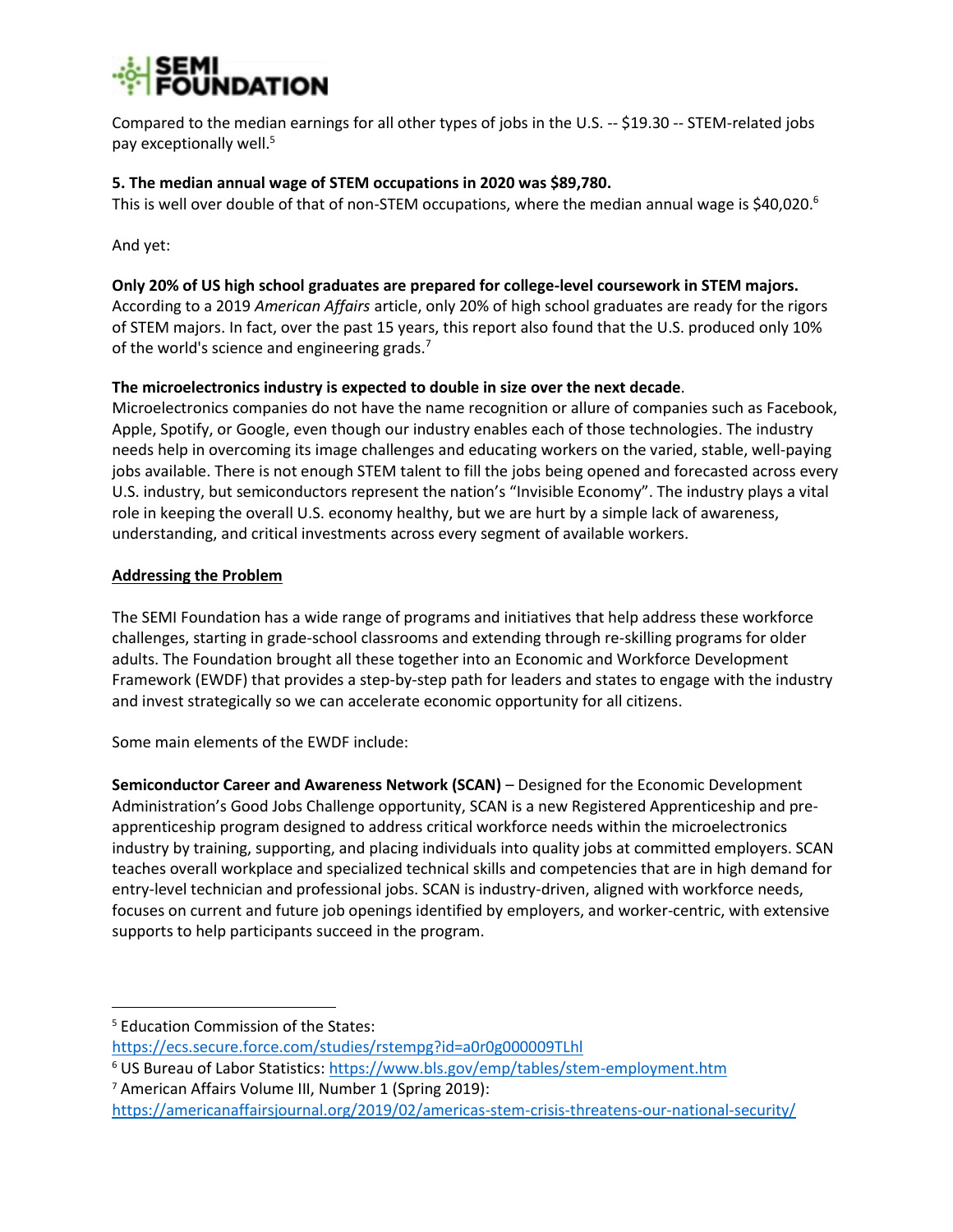

**Industry Image and Awareness Campaign -** SEMI promotes the powerful story of our industry and its crucial role in the world, with upcoming campaigns reaching nearly of 50 million viewers in 2022/2023. Instructional materials and interactive content have also been created to illustrate the fascinating journey of sand to silicon that our members and educators can use to engage students. These materials have also been used at job fairs to educate students on the numerous opportunities within our industry. This full national media and education campaign has two elements: a PBS documentary with Roadtrip Nation highlighting individuals and their careers in our industry that will reach up to 60 million people and will air later this year; and an online career portal that launches in Q2 of 2022. The portal will provide skills and interest assessments, links to trainings that map to jobs, and "crosswalks" that show how to move from different industries into the microelectronics field. Additional tools include access to mentors and sponsors, demonstrations of the social good within the industry (shown to be important to today's job seekers), and a showcase of career stories from diverse individuals working in our field so people of different backgrounds can see themselves represented in the industry.

**SEMI VetWorks** – the SEMI Foundation established this program to help transitioning veterans enter the industry. A useful handbook, published last year, "[SEMI VetWorks: A Guide to Veteran Recruitment,](https://discover.semi.org/vetworks.html)  [Hiring and Retention in the Microelectronics Industry](https://discover.semi.org/vetworks.html)" includes the resources, recommendations, and research that helps SEMI member companies connect with, hire, and support this vital talent pool. The SEMI Foundation also partners with the Manufacturing Institute's "Heroes Connect" program, participates in job fairs and has an ongoing communications campaign to inspire veterans to join the industry and encourage companies to hire veterans.

High Tech U – This high school STEM program connects sponsoring companies to local teachers and helps those teachers provide experiential learning for their students. Lesson plans and student experiences have clear links to our industry so students can connect their in-class learning to real-world applications. The program is also built with the flexibility to integrate with a variety of other programs.

**Diversity, Equity, and Inclusion Initiatives** – Last year, the SEMI Foundation published the "SEMI Roadmap to DEI and DEI Toolkit", two robust resources specifically for the microelectronics industry. These tools connect companies to the consulting, resources, trainings, webinars, articles, and thought partnership that will make the microelectronics industry more diverse, equitable, and inclusive.

#### **SEMI Foundation, Industry, and Universities on Recruitment and Training**

**Mentoring Program -** SEMI provides online and in-person platforms for mentoring, matching and connecting university students to established professionals. This program helps students overcome challenges, develop as leaders, and explore career opportunities.

**Professional Development Seminars -** SEMI organizes seminars in regional clusters, partnering with local universities to reach numerous college students and inform them of career opportunities in our industry. The seminars provide valuable, practical information that helps students plan their career trajectories, such as a day in the life of an industry professional, industry trends, and panels on skill sets sought by companies.

**Workforce Development Pavilions at SEMICON events -** SEMI brings students to our annual industry events – SEMICONs – to see demonstrations, attend programs, and interact with exhibitors and hiring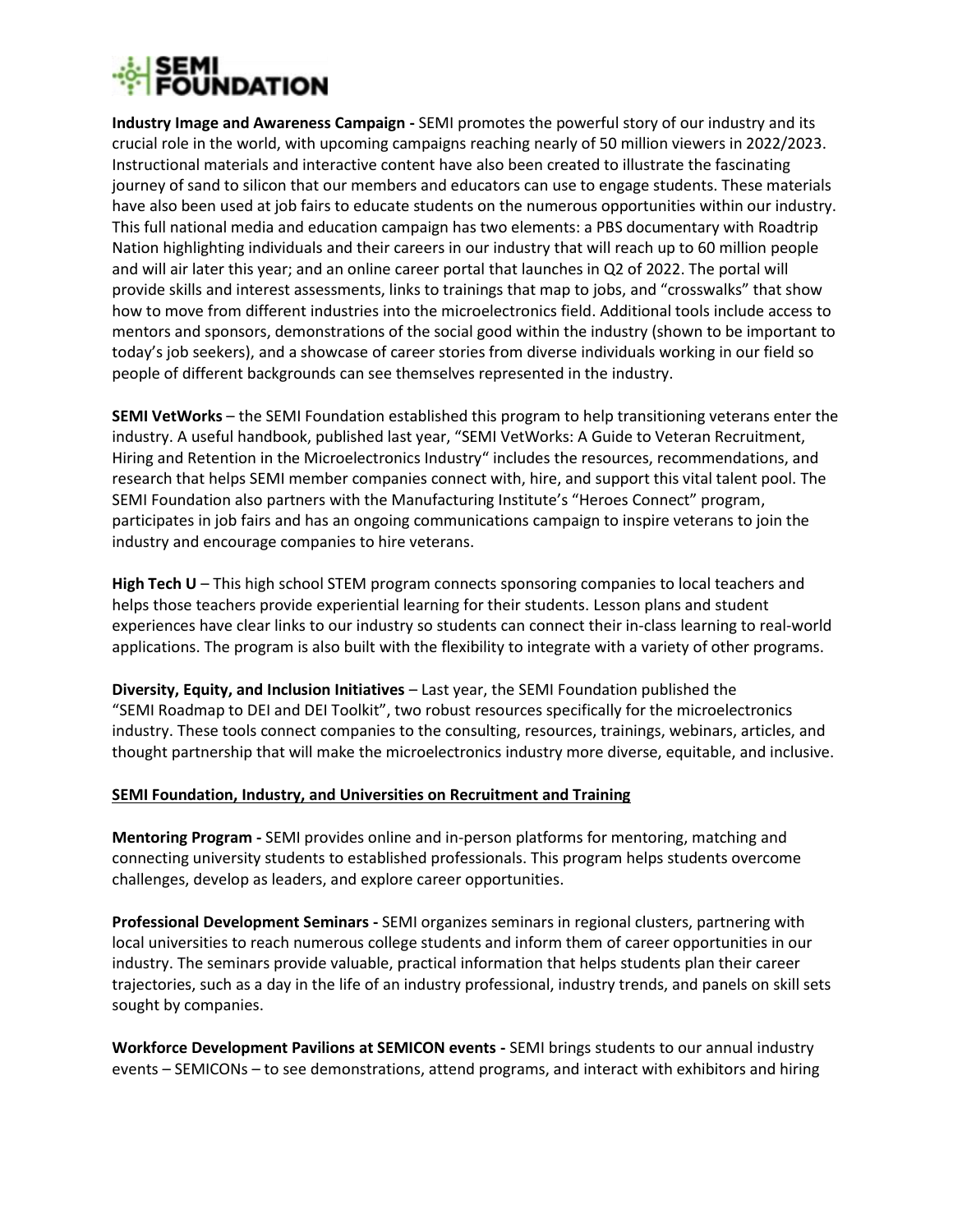managers. During the day, students have tailored experiences learning about the industry and exploring various career opportunities in semiconductor manufacturing.

#### **Industry Image and Awareness Campaign – (as described above)**

**Partnership with the American Semiconductor Academy (ASA) -** The American Semiconductor Academy Initiative is partnering with SEMI to build a comprehensive workforce development program designed to close the microelectronics industry's widening talent gap and maintain U.S. economic competitiveness and national security. The partnership draws on the strengths of both organizations and bolsters workforce education and training programs nationwide, targeting job skills, academic degrees and continuing education to grow and diversify the talent pool for the industry, while accelerating scientific innovation and technology commercialization.

The initiative aims to connect over 200 universities and community colleges to the more than 1,500 SEMI member companies with U.S. operations. In addition to modernizing and revitalizing a comprehensive curriculum that spans multiple disciplines and credential levels, these institutions and organizations will be collaborating to provide hands-on training and apprenticeships, uniquely critical to the microelectronics industry, to students, as well as prototyping services to speed the translation of new innovations to the marketplace.

A cornerstone of the ASA and SEMI partnership is a commitment to foster equity and inclusion and to enrich the diversity of the talent pool by including minority-serving institutions and community colleges nationwide, sharing resources and best practices, and offering hands-on learning, research experiences, and internship opportunities for their students and trainees.

# **Hurdles to Creating Programs that Benefit Students, Employees, and Employers**

The industry is focused on several significant challenges as it designs programs to meet our ongoing workforce needs.

The first challenge is the tension between the thousands of new workers needed by employers, and the support and time it can take to move one individual into a successful new career. Every career journey is unique, and every person needs an approach that meets their needs. At the same time, companies need tens of thousands of workers. In developing our microelectronics workforce, we constantly ask: how do we meet both needs?

A second challenge, as indicated in the opening of this testimony, is ensuring that programs are industry-led and truly prepare workers in both the soft and technical skills that are in high demand for currently open jobs. At the same time, programs need to be worker-centric, so students and prospective employees have the support systems they need to complete training and get set up for success in their new workplaces. This process requires the patient, thoughtful, and collaborative participation of many parties: employers, educational institutions, workforce boards, other labor organizations, support service providers, and more.

A third challenge is making sure our workplaces are truly welcoming and embrace people from all backgrounds. Employers must make *everyone* feel welcome, including groups that may not have participated in historical hiring programs such as women returning to work after absences due to family